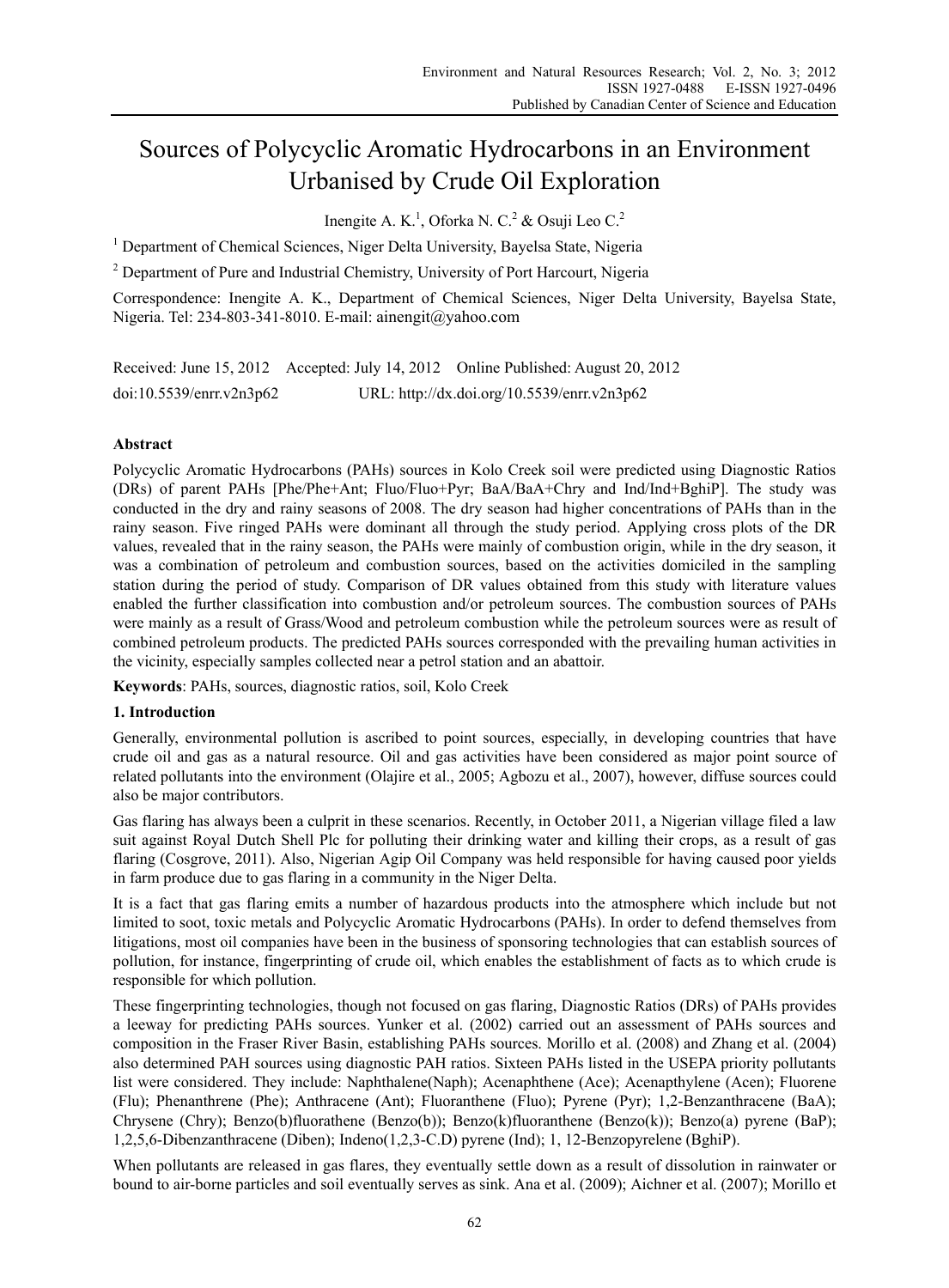al. (2008) and Wang et al. (2010) have conducted several studies and have attributed atmospheric PAHs deposition as a major contributor to PAHs pollution in soil. In this study, PAHs found in soils around a flow station are used for their estimation and source prediction.

Due to the adverse health effects of PAHs (Zhang et al., 2004; Yunker et al., 2002; Ana et al., 2009) there is a desperate need to evaluate and determine their sources in the environment as to enable proper monitoring and control of emissions into the environment.

Various methods are being applied in PAHs source identification and apportionment. These include: emission inventory modelling approaches, multivariate statistical methods and the use of diagnostic ratios(DRs) of selected PAHs as reported by Dvorska et al. (2011); Wang et al. (1999); Sjogren et al. (1996); Westerholm and Li, (1994). Applying DRs for PAHs sources prediction holds advantages due to the ease of application (Dvorska et al, 2011;Morillo et al, 2008; Yunker et al, 2002; Wang et al, 2010) and unlike inventory modelling approaches, DRs do not rely on emissions inventories which may not be available in most countries especially developing countries.

The following PAHs DRs (Phe/Phe+Ant; Fluo/Fluo+Pyr; BaA/BaA+Chry and Ind/Ind+BghiP) were applied for source determination and apportionment of PAHs in Kolo Creek surface soils.

Kolo Creek is a region of Niger Delta that has been urbanised and industrialised due to the quest for crude oil and natural gas, a natural resource that is in abundance in the area and also a likely source of PAHs into the environment. As result of the exploitation and exploration of crude oil and natural gas, the ambient environment receives loads of human and industrial effluents which may be detrimental to the health of its inhabitants (Inengite et al., 2010a).

## **2. Materials and Methods**

## *2.1 Sampling Sites*

Seven sampling points (Pt) were sampled, within 5km radius around Kolo Creek flow station (Figure 1). Pt 1 was within the flow station, Pt 2 and Pt 3 were along a roadside in Otuasega, Pt 4 was around a palm-oil mill in Emeyal; Pt 5 was in an inhabited community (Imiringi), Pt 6 was close to a petrol station, while Pt 7 was in the vicinity of an abattoir at Tombia Junction.

The sampling field data are as shown in Table 1while Figure 1 is the map of the area studied.

| $\mu$ |                        |                         |                         |               |  |  |  |  |  |
|-------|------------------------|-------------------------|-------------------------|---------------|--|--|--|--|--|
|       | <b>Sampling Points</b> | <b>Station Location</b> | Latitude(N)             | Longitude(E)  |  |  |  |  |  |
|       | PT1                    | Kolo Creek Flow Station | 4°53'10.920"N           | 6°22'12.727"E |  |  |  |  |  |
|       | PT <sub>2</sub>        | Edepie-Imiringi road    | 4°54'21.468"N           | 6°21'14.432"E |  |  |  |  |  |
|       | PT <sub>3</sub>        | Otuasega                | 4°55'29.840"N           | 6°23'22.805"E |  |  |  |  |  |
|       | PT <sub>4</sub>        | Emeyal II               | 4°52'01.224"N           | 6°20'23.723"E |  |  |  |  |  |
|       | PT <sub>5</sub>        | Imiringi                | 4°51'29.750"N           | 6°22'37.932"E |  |  |  |  |  |
|       | PT <sub>6</sub>        | <b>Edepie Junction</b>  | 4°58'06.318"N           | 6°22'04.872"E |  |  |  |  |  |
|       | PT7                    | Azikoro                 | $4^{\circ}56'14.700''N$ | 6°18'41.972"E |  |  |  |  |  |
|       |                        |                         |                         |               |  |  |  |  |  |

## Table 1. Sampling field data for soil

#### *2.2 Sampling*

Soil samples were collected using a stainless steel hand auger. Triplicate top soil (0-15) cm samples were collected at each point to form one composite sample forming a total of 28 composite soil samples for the dry and rainy seasons (Table1). The samples were wrapped in aluminium foil stored in an ice chest and taken to the laboratory and stored at  $-20^{\circ}$ C prior to analysis.

## *2.3 Extraction PAHs from Soil Samples*

The samples were dried, crushed and sieved using 0.5mm sieve. 2.0g±0.01 of samples were weighed and spiked with pre-deuterated PAHs mixture (naphthalene-d<sub>8</sub>, phenanthrene-d<sub>10</sub>, chrysene-d<sub>12</sub>, and perylene-d<sub>12</sub>) as an internal standard, to determine the extraction efficiency. The recovery was >90%. 10ml of extraction solvent (pentane) was added into the samples and mixed thoroughly and allowed to settle. The mixtures were carefully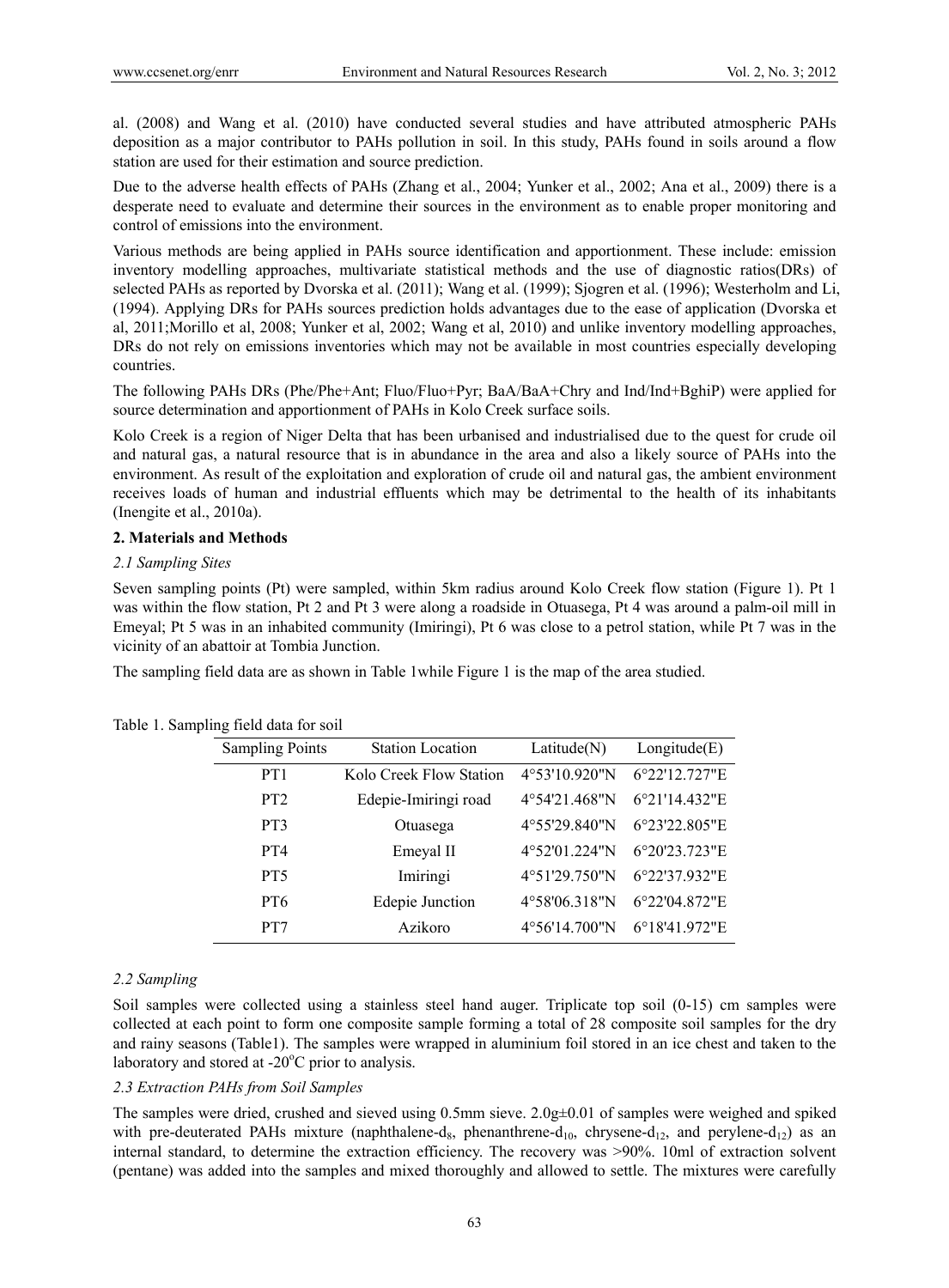filtered into clean solvent rinsed extraction bottles using filter paper fitted into Buchner funnels. The extracts were concentrated to 2ml and then transferred for clean up/separation.



Figure 1. Map showing sampling stations

#### *2.4 Sample Clean-up*

In a 10mm id x 250mm long chromatographic column, 1cm of moderately packed glass wool was placed at the bottom. Slurry of 2g activated silica gel in 10ml of Dichloromethane (DCM) was prepared and placed into the chromatographic column. To the top of the column was added 0.5cm of sodium sulphate. The column was rinsed with additional 10ml of DCM. The column was pre-eluted with 20ml of Pentane; this was allowed to flow through the column for about 2 minutes until the liquid in the column was just above the sulphate layer. Immediately, 1ml of the extracted sample was transferred into the column, the extraction bottle was rinsed with 1ml of Pentane and added to the column as well. The stop-cock of the column was opened and the eluent was collected with a 10ml graduated cylinder. Just prior to exposure of the sodium sulphate layer to air, Pentane was added to the column in 1-2ml increments. Accurately measured volume of 8-10ml of the eluent was collected. This was labelled "aliphatic". Following recovery of the "aliphatic" fractions just prior to exposure of the sodium sulphate layer, the column was eluted with 1:1 mixture of propanone and DCM in 1-2ml increments. Another accurately measured 8-10ml of the eluent was collected and was labelled "aromatics". The "aromatics" fraction was concentrated to 1ml for PAHs analysis using Gas Chromatography.

#### *2.5 Gas Chromatographic (GC) Analysis*

The concentrated "aromatics" fractions were transferred into labelled Glass Vials with Teflon Rubber Crimp caps for GC analysis. 1µl of the concentrated sample was injected by means of hypodermic syringe through a rubber septum into the column. Separation occurs as the vapour constituent partition between the gas and liquid phases. The sample was automatically detected as it emerges from the column by a Flame Ionization Detector (FID). The Operational Conditions for GC Analysis are as stated in Inengite et al. (2010b).

#### **3. Results and Discussion**

The results of the PAHs concentrations in the soils are as stated in Table 2. The PAHs Diagnostic Ratios for the various periods of the year that the study was conducted are as stated in Table 3. Half the values of the detection limit of the gas chromatograph were used to represent values below the detection limit of the gas chromatograph, to take care of missing values.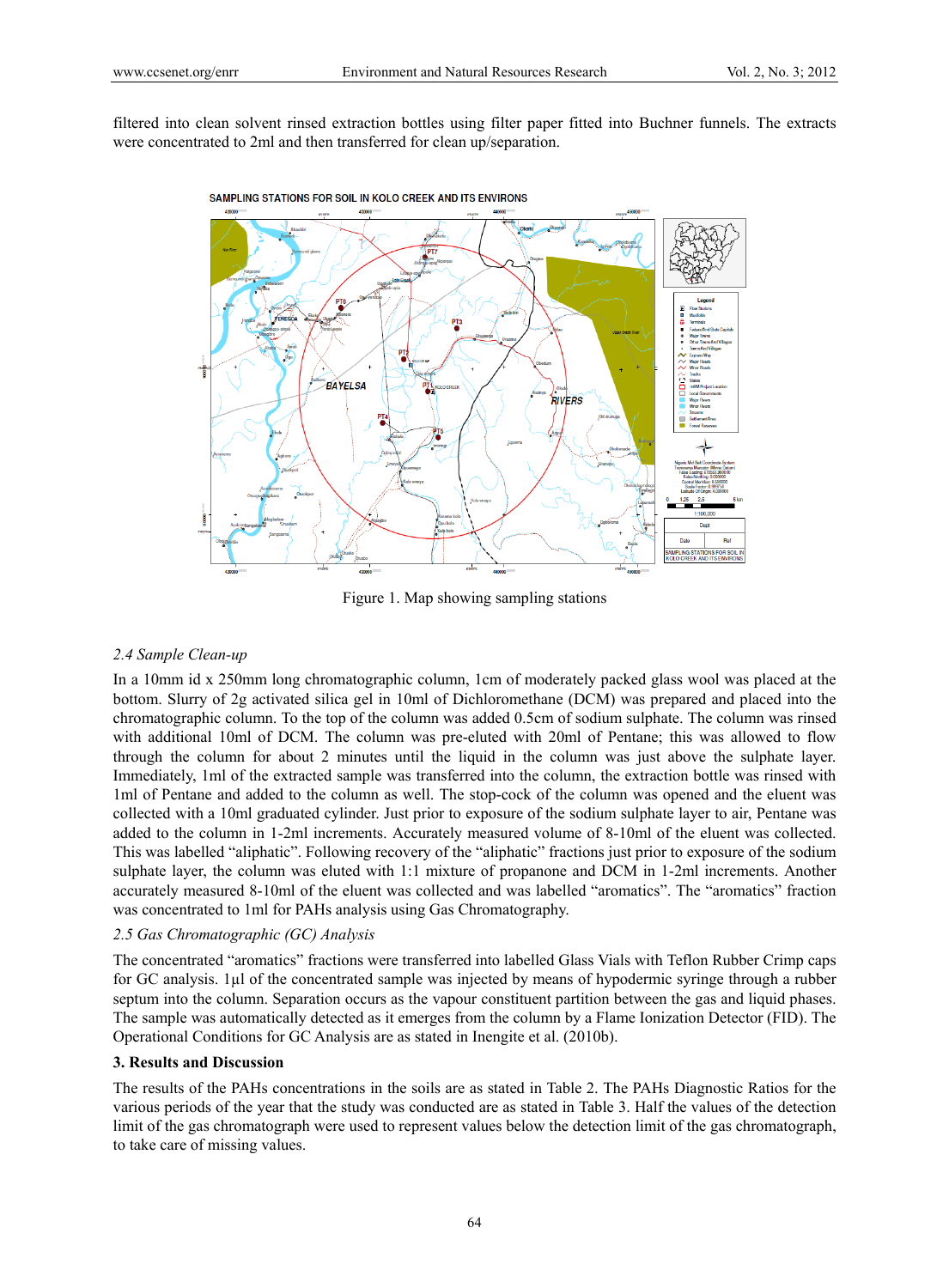## Table 2. PAHs concentrations in Kolo Creek soil (mg/Kg)

|                 |              | SamplingSeasonsNaph Ace | Acen Flu | Phe                                                                                                   | Ant | Fluo Pyr | BaA | Chr |       |         | Benzo(b)Benzo(K)Benzo(a)Ind                          |  | Diben BghiP Total MeanStd. |      |
|-----------------|--------------|-------------------------|----------|-------------------------------------------------------------------------------------------------------|-----|----------|-----|-----|-------|---------|------------------------------------------------------|--|----------------------------|------|
| <b>Stations</b> |              |                         |          |                                                                                                       |     |          |     |     |       |         |                                                      |  |                            | Dev. |
| PT1             | D            |                         |          | $0.005$ $0.008$ $0.011$ $0.002 \le 0.001$ $0.001$ $0.002$ $0.010 \le 0.001$ $0.008$                   |     |          |     |     | 0.007 | 0.009   | 0.013 0.004 0.003<0.0010.0820.0060.004               |  |                            |      |
|                 | $\mathbb{R}$ |                         |          | $0.001 \le 0.001 \le 0.001$ $0.001 \le 0.001 \le 0.001 \le 0.001 \le 0.001$ $0.002$ $0.002$           |     |          |     |     | 0.012 | 0.002   | 0.038 0.008 0.011 0.0020.0780.0080.011               |  |                            |      |
| PT <sub>2</sub> | D            |                         |          | $\leq 0.001$ 0.010 0.012 0.003 $\leq 0.001 \leq 0.001 \leq 0.001$ 0.004 $\leq 0.001$ 0.006            |     |          |     |     | 0.008 | 0.004   | $0.002$ $0.007$ $0.007<0.0010.0640.0060.003$         |  |                            |      |
|                 | $\mathbb{R}$ |                         |          | $\leq 0.001 \leq 0.001 \leq 0.001 \leq 0.001 \leq 0.001 \leq 0.001 \leq 0.001 \leq 0.001$ 0.001 0.001 |     |          |     |     | 0.002 | 0.002   | $0.002$ $0.002$ $0.003 \le 0.0010.0140.0020.001$     |  |                            |      |
| PT3             | D            |                         |          | $\leq 0.001$ 0.011 0.013 0.002 $\leq 0.001 \leq 0.001 \leq 0.001$ 0.005 $\leq 0.001$ 0.007            |     |          |     |     | 0.009 | 0.004   | 0.002 0.007 0.007<0.0010.0670.0070.004               |  |                            |      |
|                 | $\mathbb{R}$ |                         |          | $< 0.001 < 0.001 < 0.001 < 0.001 < 0.001 < 0.001 < 0.001 < 0.001 < 0.001$ (0.004                      |     |          |     |     | 0.002 | 0.003   | $0.003<0.001$ $0.004<0.0010.0160.0030.001$           |  |                            |      |
| PT <sub>4</sub> | D            |                         |          | $\leq 0.001$ 0.013 0.016 0.003 $\leq 0.001$ 0.002 $\leq 0.001$ 0.005 $\leq 0.001$ 0.004               |     |          |     |     | 0.003 | 0.004   | $0.002<0.001$ $0.000<0.0010.0520.0050.005$           |  |                            |      |
|                 | $\mathbb{R}$ |                         |          | $< 0.001 < 0.001 < 0.001 < 0.001 < 0.001 < 0.001 < 0.001 < 0.001 < 0.001 < 0.001$                     |     |          |     |     | 0.003 | < 0.001 | $\leq 0.001$ 0.003 0.004 $\leq 0.0010.0090.0030.001$ |  |                            |      |
| PT5             | D            |                         |          | 0.014 0.007 0.020 0.019 0.007 0.039 0.006 0.003 0.021 0.026                                           |     |          |     |     | 0.003 | 0.090   | 0.055 0.003 0.005<0.0010.3180.0210.024               |  |                            |      |
|                 | $\mathbb{R}$ |                         |          | $\leq 0.001 \leq 0.001 \leq 0.001 \leq 0.001 \leq 0.001 \leq 0.001 \leq 0.001 \leq 0.001$ 0.005 0.002 |     |          |     |     | 0.009 | 0.012   | $0.005 < 0.001 < 0.001 < 0.0010.0340.0070.004$       |  |                            |      |
| PT <sub>6</sub> | D            |                         |          | 0.008 0.013 0.005 0.005 0.027 0.012 0.039 0.011 0.015 0.023                                           |     |          |     |     | 0.042 | 0.013   | 0.002 0.003<0.001 0.0140.2310.0150.012               |  |                            |      |
|                 | $\mathbb{R}$ |                         |          | $<0.001<0.001<0.001<0.001<0.001<0.001<0.001<0.001<0.001<0.001$ 0.002                                  |     |          |     |     | 0.012 | 0.009   | $0.007<0.001<0.001$ $0.0100.0400.0080.004$           |  |                            |      |
| PT7             | D            |                         |          | $\leq 0.001$ 0.003 0.002 0.006 $\leq 0.001 \leq 0.001$ 0.010 0.008 0.002 0.007                        |     |          |     |     | 0.006 | 0.002   | $0.003$ 0.003 0.007<0.0010.0590.0050.003             |  |                            |      |
|                 | $\mathbb{R}$ |                         |          | $\leq 0.001 \leq 0.001 \leq 0.001 \leq 0.001 \leq 0.001 \leq 0.001 \leq 0.001 \leq 0.001$ 0.003 0.004 |     |          |     |     | 0.002 | 0.003   | $0.002$ 0.006 0.003<0.0010.0220.0030.001             |  |                            |      |
| Mean            |              |                         |          | 0.007 0.009 0.011 0.005 0.017 0.013 0.014 0.006 0.007 0.007                                           |     |          |     |     | 0.008 | 0.012   | 0.011 0.005 0.005 0.0090.0780.0070.006               |  |                            |      |
| Std. Dev.       |              |                         |          | 0.006 0.004 0.006 0.006 0.014 0.017 0.017 0.003 0.008 0.008                                           |     |          |     |     | 0.010 | 0.024   | 0.017 0.002 0.003 0.0060.0880.0050.006               |  |                            |      |

D(Dry Season) (November-March); R(Rainy Season)(April-October) Naph-Naphthalene; Ace- Acenaphthene; Acen- Acenapthylene; Flu- Fluorene; Phe-Phenanthrene; Ant-Anthracene; Fluo-Fluoranthene; Pyr-Pyrene; BaA-1,2-Benzanthracene; Chry-Chrysene; Benzo(b)- Benzo(b)fluorathene; Benzo(k)- Benzo(k)fluoranthene; BaP- Benzo(a) pyrene; Diben-1,2,5,6-Dibenzanthracene; Ind- Indeno(1,2,3-C.D) pyrene; BghiP-1, 12-Benzopyrelene

| Table 3. PAHs ratios for source and composition determination in Kolo Creek soil |  |  |  |
|----------------------------------------------------------------------------------|--|--|--|
|                                                                                  |  |  |  |

| <b>Stations</b> |      | $Ant/Ant + Phe$ | $Fluo/Fluo + Pyr$ |      | $BaA/BaA + Chry$ |      | $Ind/Ind + BghiP$ |      |
|-----------------|------|-----------------|-------------------|------|------------------|------|-------------------|------|
|                 | D    | R               | D                 | R    | D                | R    | D                 | R    |
| PT <sub>1</sub> | 0.72 | 0.50            | 0.15              | 0.50 | 0.06             | 0.48 | 0.86              | 0.84 |
| PT <sub>2</sub> | 0.50 | 0.50            | 0.11              | 0.50 | 0.07             | 0.43 | 0.93              | 0.87 |
| PT <sub>3</sub> | 0.50 | 0.50            | 0.10              | 0.50 | 0.07             | 0.12 | 0.93              | 0.88 |
| PT <sub>4</sub> | 0.79 | 0.50            | 0.09              | 0.50 | 0.11             | 0.50 | 0.00              | 0.89 |
| PT <sub>5</sub> | 0.84 | 0.50            | 0.65              | 0.50 | 0.45             | 0.73 | 0.91              | 0.50 |
| PT <sub>6</sub> | 0.31 | 0.50            | 0.78              | 0.50 | 0.40             | 0.20 | 0.00              | 0.05 |
| PT7             | 0.50 | 0.50            | 0.56              | 0.50 | 0.21             | 0.44 | 0.93              | 0.85 |
| Mean            | 0.60 | 0.50            | 0.35              | 0.50 | 0.20             | 0.41 | 0.65              | 0.70 |
| Std. Dev.       | 0.19 | 0.00            | 0.30              | 0.00 | 0.16             | 0.20 | 0.45              | 0.32 |

The mean levels of PAHs in Kolo Creek soil at the time of study was  $(7.0 \pm 5.0)$  x  $10^{-3}$ mg/Kg. This value is below the critical value of 4.0mg/Kg for total PAHs in soil (ANZECC, 2000). According to Maliszewska-Kordybach (1996), Kolo Creek soil is classified as not contaminated during the period that the study was conducted.

The individual PAHs were in the order: Phe $(0.017) >$  Fluo(0.014) > Ant $(0.013) >$  Benzo(k)(0.012) >  $Benzo(a)(0.011) = Acen > BghiP(0.009) = Ace > Benzo(b)(0.008) > Naph(0.007) = BaA = Chry > Pry(0.006) >$  $Flu(0.005) = Ind = Diben$ .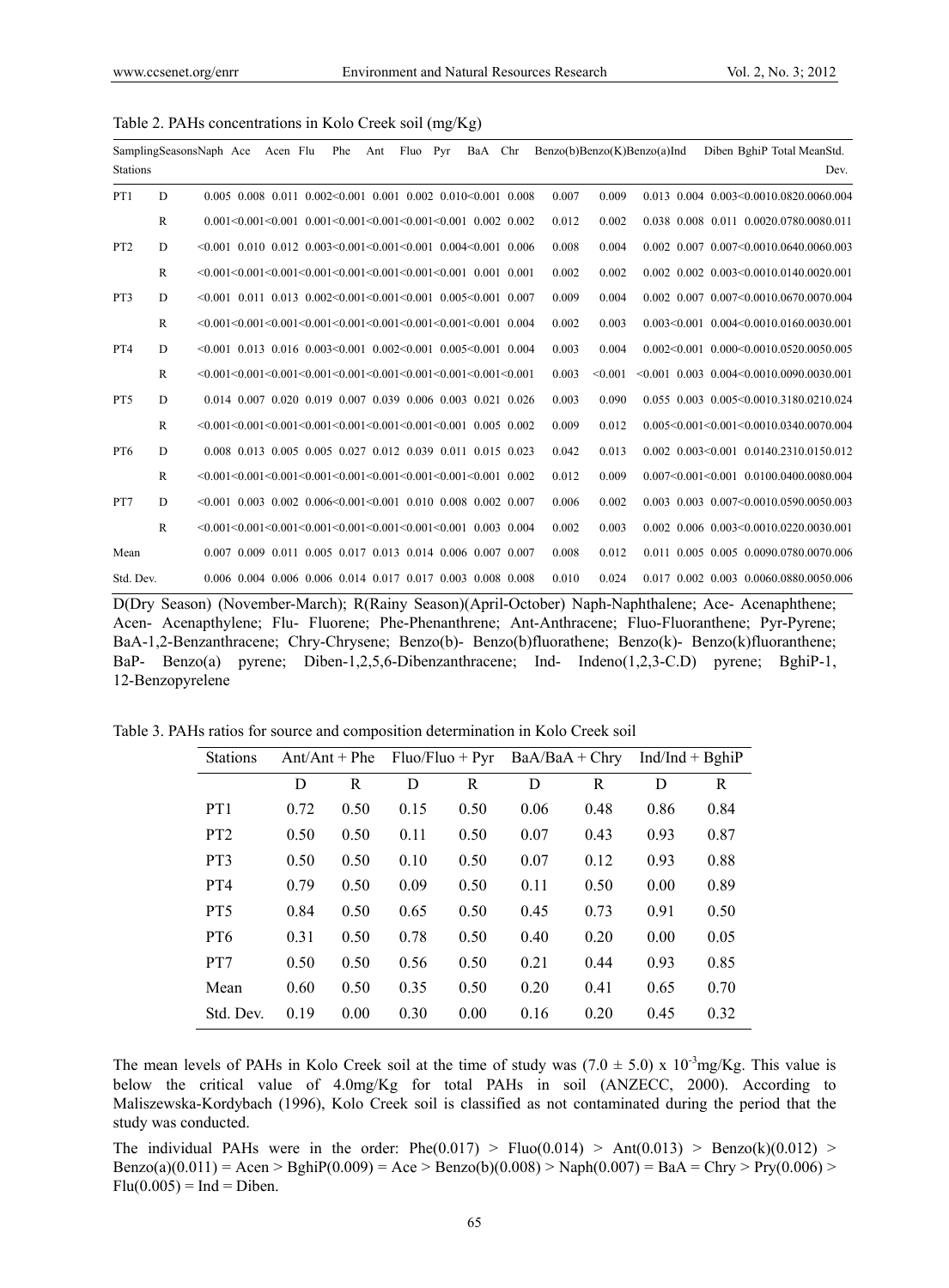The dry season had higher concentrations of total PAHs than the rainy season in all the sampling points that the study was conducted.

Five ringed PAHs were persistent all through the period of study, Ind which is a six ringed PAH was also persistent, however, BghiP was hardly detected except at Pt 6 where high concentrations of 0.014 and 0.010 mg/Kg were recorded in the dry and rainy seasons respectively. This could be attributed to the microbial production of BghiP as a result of microbial activities in the abattoir area (Venkatesan, 1988), since the sampling point is in the vicinity of an abattoir.

The most persistent 4-ringed is Chry. It was more persistent than the other 4-ringed PAHs.

The order of persistence was as shown in Figure 2.



Figure 2. The order of persistence

2 and 3 ringed PAHs were relatively found more in the dry season.

Phe, which had the highest concentration of all the PAHs studied was observed only in Pt5 (0.007) and Pt6 (0.027), in the dry season. Occurring only in two stations, and dominating in concentration, it is likely to have been introduced into the environment from major point sources. It noteworthy, that Pt5 is situated around a local palm-oil mill, while Pt 6 is in the vicinity of an abattoir and a petrol station.

In general, PAHs in soil were greater in the dry season than in the rainy season. During the rainy season, it is expected that dissolution and washing-off of the PAHs from the soil matrix could occur (Karlsson & Viklander, 2008; Morillo et al., 2008).

#### PAH-CROSS-PLOTS-FOR-VARIOUS-PAH-RATIOS-IN-SOIL-IN-THE-DRY-SEASON-



Figure 3. PAHs cross plots ratios Ant/Ant+Phe Vs Fluo/Fluo+Pyr in soil of Kolo Creek in the dry season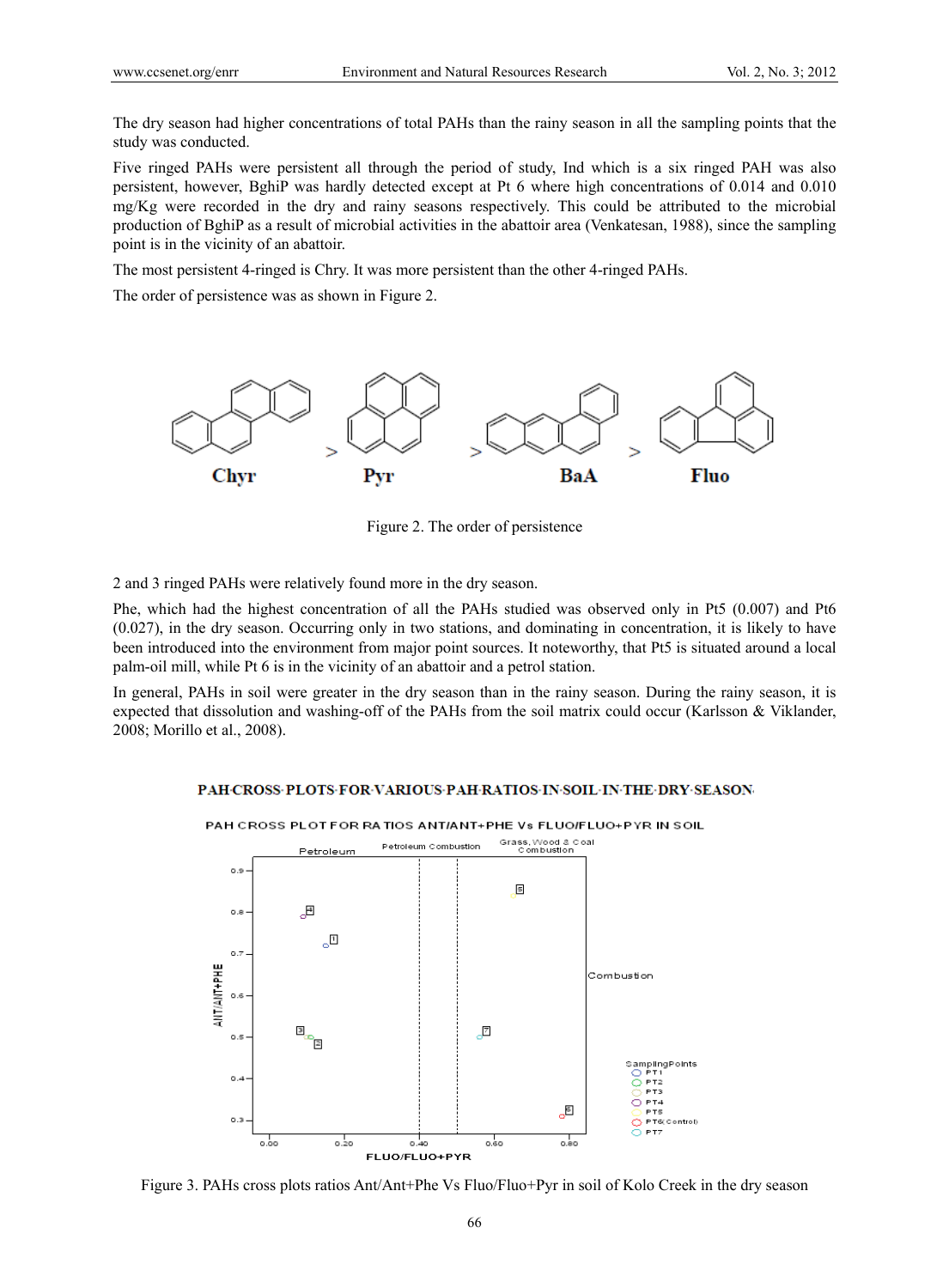

PAH CROSS PLOTS FOR BENZ/BENZ+CHR Vs FLUO/FLUO+PYR IN SOIL

Figure 4. PAHs cross plots ratios BaA/BaA+Chr Vs Fluo/Fluo+Pyr in soil of Kolo Creek in the dry season



Figure 5. PAHs cross plots ratios Ind/Ind+BghiP Vs Fluo/Fluo+Pyr in soil of Kolo Creek in the dry season

The highest concentrations of PAHs were recorded for BaA in Pt5 (0.021) and Pt6 (0.015), these points had about twice and more the concentrations of PAHs than in the other points.

PAHs sources have been predicated using diagnostic ratios conventionally and reported in literature (Yunker et al., 2002; Morillo et al., 2008; Olajire & Brack, 2005). These ratios include but not limited to Ant/Ant+Phe; Fluo/Fluo+Pyr; BaA/BaA+Chry And Ind/Ind+Bghip. The Ant/Ant+Phe ratio presumes that ratios <0.1 indicate PAHs source to be of petroleum origin while ratios  $>0.1$  indicate PAHs source to be of combustion origin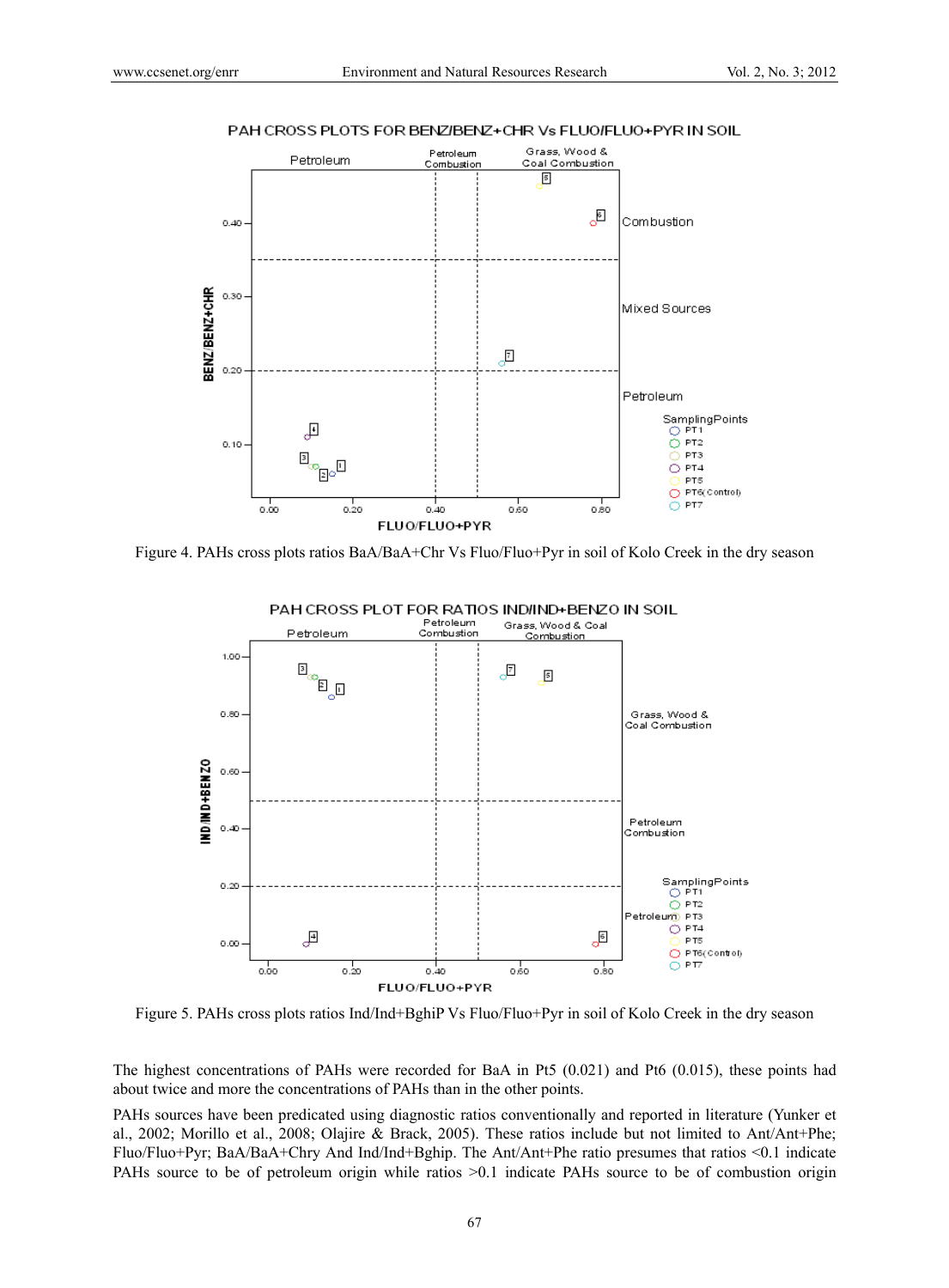(Budzinski et al., 1997). The Fluo/Fluo+Pyr ratio presumes that ratios in the range  $\geq 0.4$  and  $\leq 0.5$  indicate petroleum combustion, ratios <0.4 indicate petroleum sources while ratios >0.5 indicate grass, wood and coal combustion. BaA/BaA+Chry presumes that ratios <0.2 are of petroleum origin, ratios in the range  $\geq 0.2$  and ≤0.35 as mixed sources and >0.35 as combustion sources. Lastly, Ind/Ind+BghiP presumes that PAHs ratios <0.2 indicate petroleum sources, ratios in the range  $\geq 0.2$  and  $\leq 0.5$  as petroleum combustion sources and  $\geq 0.5$  as grass, wood and coal combustion sources (Inengite et al., 2010b; Yunker et al., 2002; Budzinski et al., 1997; Morillo et al., 2008; Olajire et al., 2005). Cross plots of these ratios and their cut-off values for the various predicted sources are explicitly elaborated in Figures 3 to 6 for the four periods of the year that the study was conducted.

The PAH cross plots in Figures 3-6 illustrates the distribution of the sampling points into predicted sources for the dry and rainy seasons. Figures 3-5 represents the crossplots for the four PAHs ratios in the dry season, while Figure 6 represents crossplot of BaA/BaA + Chry Vs Ind/Ind + BghiP, in the rainy season.



Figure 6. PAHs cross plots ratios BaA/BaA+Chr Vs Ind/Ind+BghiP in soil of Kolo Creek in the rainy season

The sampling points were clustered based on similarities of PAHs sources. In Figure 3, two major clusters were observed, cluster of Petroleum sources which contained sampling points 1, 2, 3 and 4 and cluster of grass/wood and coal combustion which contained sampling points 5, 6 and 7.

In Figure 4, three clusters were observed, cluster of petroleum sources containing sampling points 1, 2, 3 and 4, cluster of grass/ wood and coal combustion which contained sampling 5 and 6. Sampling point 7 was contained in the cluster of mixed PAHs sources.

Finally for the dry season, Figure 5 shows three clusters. Cluster of Petroleum/ Grass, wood and coal combustion sources containing sampling points 1, 2, 3 and 6; cluster of petroleum sources containing sampling point 4 and cluster of grass, wood and coal combustion sources containing sampling points 5 and 7.

In the rainy season, Figure 6 illustrates three clusters. Cluster of combustion/ grass, wood and coal combustion sources containing sampling points 1, 2, 4, 5 and 7; cluster of petroleum sources containing sampling point 6 and cluster of petroleum/ grass, wood and coal combustion sources containing sampling point 3.

The general observation from the PAH cross plots in the dry season, indicates that sampling points 1-4 had major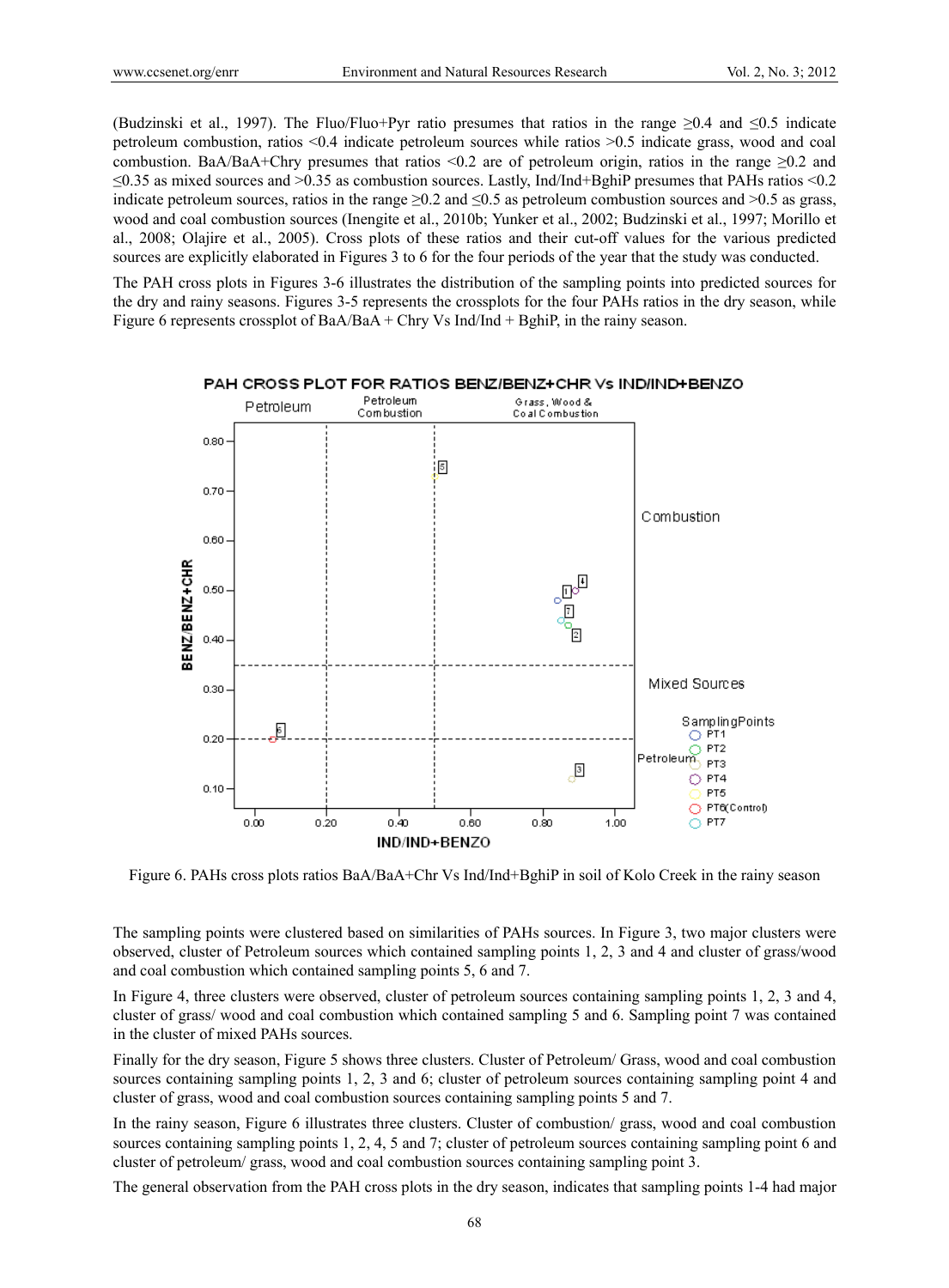contribution of PAHs from petroleum sources, while sampling points 5, 6 and 7 were mainly of combustion origins.

In the rainy season, sampling point 6 was outstandingly of petroleum origin, while the rest sampling points were of combustion origin.

These PAH ratios corresponded with previous studies where PAHs ratios were determined empirically for specific substances.

Freeman and Cattal (1990) determined PAHs ratios for bush fires and stated empirical data. Fine et al. (2001) also determined PAH ratios for wood combustion, giving the ind/ind +BghiP ratio to be 0.64±0.07 (0.49-0.77). Grimmer et al. (1983) gave empirical PAH ratio (Fluo/Fluo+Pyr) for crude oil to be 0.22±0.07 (0.14-0.26).

## **4. Conclusion**

The major anthropogenic sources of PAHs in the soil of Kolo Creek were of pyrogenic origin. There were, however, petrogenic sources that were close to point sources as in the case of the sampling point that is in the proximity of a petrol station and also in the rainy season that petroleum products were allegedly washed and drained away by storm water. The pyrogenic sources were a combination of Grass/Wood Combustion and petroleum Combustion. These predictions correspond with the types of activities within the vicinity of the sampling stations in question. Though, in the vicinity of a gas flare, the findings in this study show that diffuse sources also play an important role in environmental pollution.

#### **Acknowledgement**

The authors are grateful to Niger Delta University and the Shell Petroleum Development Company of Nigeria Limited for their support.

## **References**

- Agbozu, I. E., Ekweozor, I. K. E., & Opuene, K., (2007). Survey of heavy metals in the catfish Synodontis claria. *Int. J. Environ. Sci. Tech*.*, 4*(1), 93-97.
- Aichner, B., Glaser, B., & Zech, W. (2007). Polycyclic Aromatic Hydrocarbons and Polychlorinated Biphenyls in Urban Soils from Kathmandu, Nepal. *Organic Geochemistry, 38*(4), 700-715. http://dx.doi.org:10.1016/j.orggeochem.2006.11.002
- Ana, G. R. E. E., Sridhar, M. K. C., & Emerole, G. O. (2009). A comparative assessment of soil pollution by polycyclic aromatic hydrocarbons in two Niger Delta communities, Nigeria. African *Journal of Pure and Applied Chemistry, 3*(3), 31-41.
- ANZECC. (2000). Australian and New Zealand guidelines for fresh and marine water quality. Australian and New Zealand Environment and Conservation Council.
- Budzinski, H., Jones, I., Bellocq, J., Pie´rard, C., & Garrigues, P., (1997). Evaluation of sediment contamination by polycyclic aromatic hydrocarbons in the Gironde estuary. *Mar. Chem*.*, 58*(1-2), 85–97. http://dx.doi: 10.1016/S0304-4203(97)00028-5
- Dvorska, A., Lammel, G., & Klanova, J. (2011). Use of diagnostic ratios for studying source apportionment and reactivity of ambient polycyclic aromatic hydrocarbons over Central Europe. *Atmos. Environ*.*, 45*(2), 420-427. http://dx.doi: 10.1016/j.atmosenv.2010.09.063
- Fine, P. M., Cass, G. R., & Simoneit, B. R. (2001). Chemical characterization of fine particle emissions from fireplace combustion of woods grown in the northeastern United States. *Environ. Sci. Technol.*, 35(13), 2665-2675. http://dx.doi: 10.1021/es001466k
- Freeman, D. J., & Cattell, F. C. (1990). Woodburning as a source of atmospheric polycyclic aromatic hydrocarbons. *Environ. Sci. Technol*.*, 24*, 1581-1585. http://dx.doi.org/10.1021/es00080a019
- Grimmer, G., Jacob, J., & Naujack, K.-W. (1983). Profile of the polycyclic aromatic compounds from crude oils. Part 3. Inventory by GCGC/MS-PAH in environmental materials. *Fresenius Z. Anal. Chem*.*, 314*, 29-36. http://dx.doi.org/10.1007/BF00476507
- Inengite, A. K., Oforka, N. C., & Osuji, L. C. (2010a). Survey of heavy metals in sediments of Kolo creek in the Niger Delta, Nigeria. *African Journal of Environmental Science and Technology, 4*(9), 558-566.
- Inengite, A. K., Oforka, N. C., & Osuji, L. C. (2010b). Evaluation of Polycyclic Aromatic Hydrocarbons in Sediment of Kolo Creek in the Niger Delta. *International Journal of Applied Environmental Science, 5*(1) 127-143.